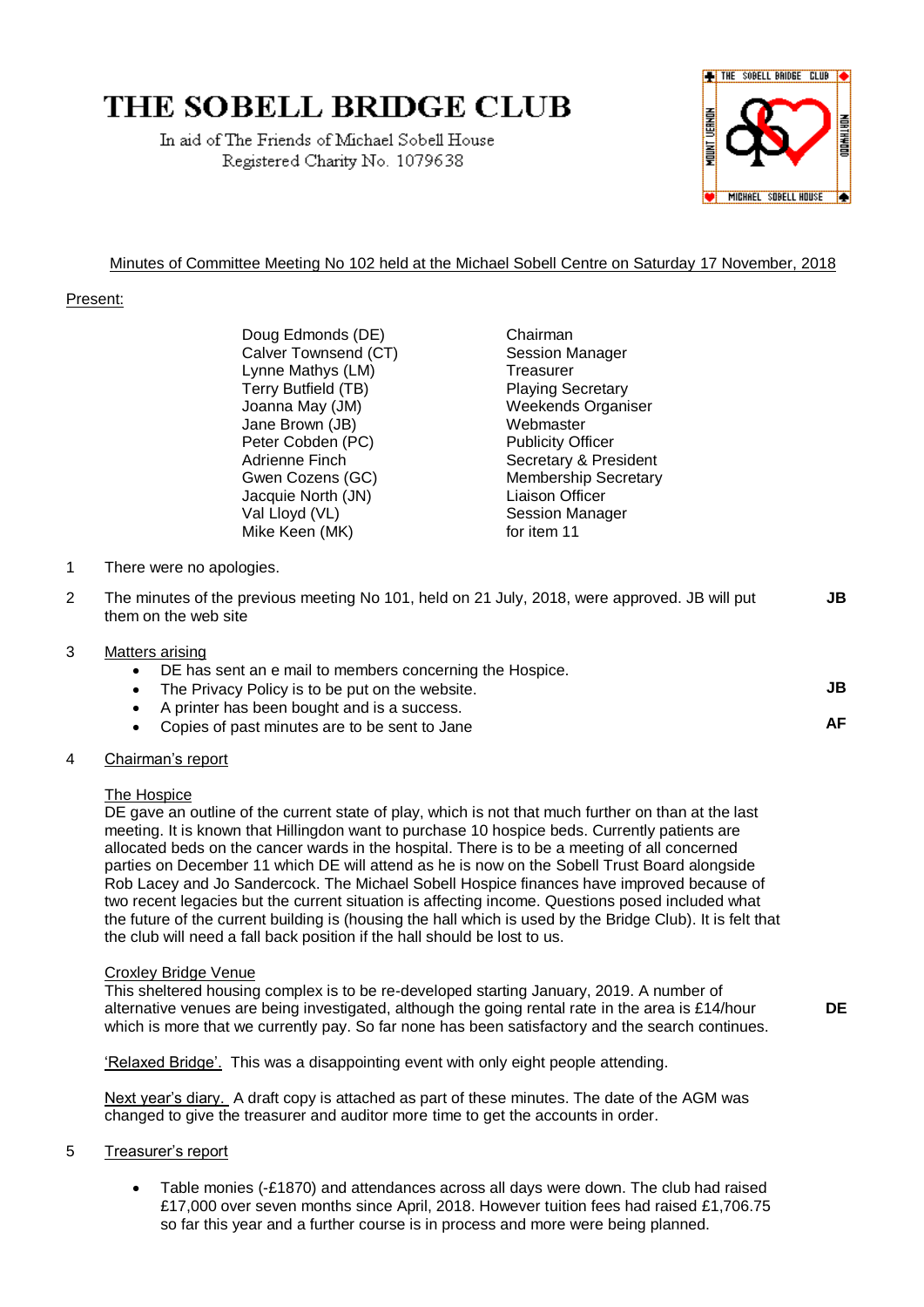### 6 Secretary's report – succession planning

|     | It had been suggested that DE contact Kulsem Makan about taking on the role of<br>$\bullet$<br>Secretary, but she had had recent surgery and the timing was not felt to be appropriate.<br>JM to ask her at the next opportunity.                                                                                                                                                                                  | JM            |
|-----|--------------------------------------------------------------------------------------------------------------------------------------------------------------------------------------------------------------------------------------------------------------------------------------------------------------------------------------------------------------------------------------------------------------------|---------------|
| 7   | Membership Secretary's report and update on privacy sign ups                                                                                                                                                                                                                                                                                                                                                       |               |
|     | GC had contacted members who had not paid since 2017 to find out whether they wish to<br>$\bullet$<br>renew their membership. Twenty had rejoined as a result. The other sixteen names will be                                                                                                                                                                                                                     | <b>GC</b>     |
|     | deleted.<br>Scorebridge and Pianola should be linked, GC and JB to deal with this.<br>$\bullet$<br>The club has eight new members as a result of the teaching programme<br>$\bullet$                                                                                                                                                                                                                               | GC, JB        |
| 8   | Teaching programme                                                                                                                                                                                                                                                                                                                                                                                                 |               |
|     | The Improvers' course which started in October has thirteen registrants.<br>$\bullet$<br>The next Beginners' course starts on January 14 with a 'taster' session and will last 15<br>$\bullet$<br>weeks. All registrants will be made club members.                                                                                                                                                                |               |
|     | Integration of students into the club will start in January, and a rota will be needed for the<br>$\bullet$<br>Tuesday evenings when they start.                                                                                                                                                                                                                                                                   | PC, TMB       |
|     | It is intended to run a Sunday Chicago session for those students who wish to come. This<br>$\bullet$<br>will be run by JN and will include others on her list.<br>We need to find out how many students want to attend the Christmas Party.<br>$\bullet$                                                                                                                                                          | JN<br>PC, TMB |
|     | The thanks of the whole committee were extended to Theresa Murray-Bates for her hard work.<br>will forward these.                                                                                                                                                                                                                                                                                                  | <b>AF</b>     |
| 9   | <b>Publicity Officer's report</b>                                                                                                                                                                                                                                                                                                                                                                                  |               |
|     | PC said that posters for the new Beginners' course would be circulated as previously in<br>$\bullet$<br>the three Hospice shops and at local golf clubs, libraries and stores. There will be an<br>insert in the 'What's Happening' section of the December 8 Optima edition.                                                                                                                                      | <b>PC</b>     |
| 10  | <b>Playing Secretary's report</b>                                                                                                                                                                                                                                                                                                                                                                                  |               |
|     | An extra £2 is paid by our SIMS players to cover the majority of the charge made by the<br>$\bullet$<br>EBU. At the last event DE and Anne had come 14 <sup>th</sup> nationally. They were congratulated.<br>LM requested that she should not direct as often as she now is. One week she had<br>$\bullet$<br>directed three times. Lynne will speak to Neil Frais to see if he can fill in on a regular<br>basis. | <b>LM</b>     |
| 11. | Mike Keen (MK)                                                                                                                                                                                                                                                                                                                                                                                                     |               |
|     | MK had asked to attend the meeting as he felt he could add something to the discussion on falling<br>attendance and behaviour at bridge, this rooted in his own experience of running bridge sessions                                                                                                                                                                                                              |               |

at his own home. He felt that the Sobell's members were forgetting that they were not only there to play bridge but also to raise money for the Hospice; and that it should be a pleasant and sociable occasion. It took only one occasion of rudery to put someone off from coming to the club again. He had always taken a zero tolerance policy towards discourtesy and felt that e mail reminders were ignored by the guilty. After a full discussion it was agreed that face to face comment to the guilty was essential DE and TB taking a primary role, but all committee members should assist. MK was thanked for his interest in the Club's welfare and for the time he was prepared to give.

**DE/TB All**

#### 11 Webmaster's report

 $11.$ 

- A Wi-Fi Laser double-sided printer has been bought at a cost of £149.00.
- JB has continued to work on the web site to make it more attractive to newcomers. In order to up the profile of the web site, the number of 'hits' has to be increased. She asked that all committee members not to go on the Results site directly, but via the Sobell Bridge Club title. This will up the 'hit' rate and raise our profile. They should try to do it at least once a day! **JB All**
- The problems with the weekend computer seem to have been sorted.